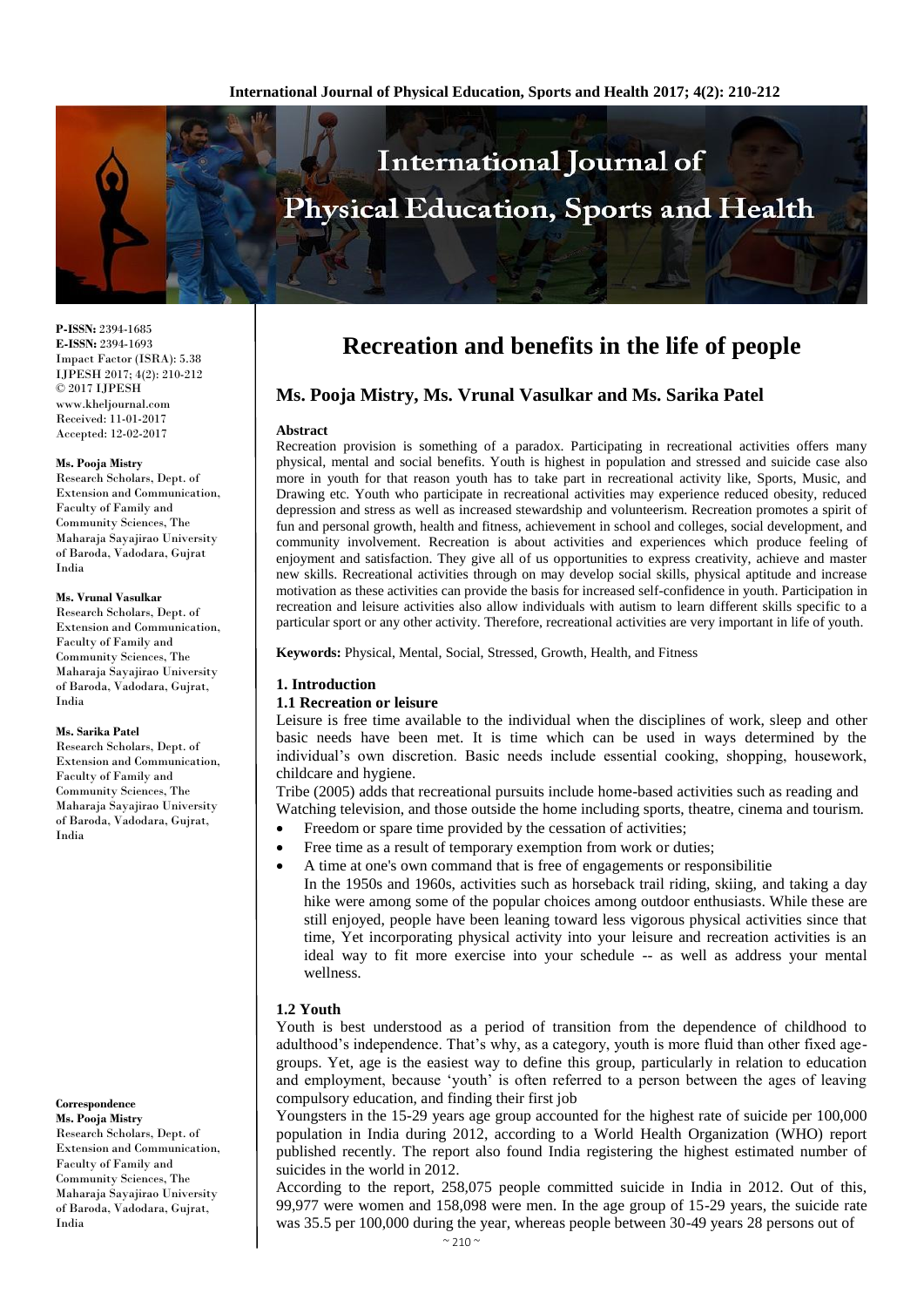International Journal of Physical Education, Sports and Health

#### 100,000 committed suicide.

"Adolescents today face new challenges, including rising levels of obesity, mental health disorders and high unemployment," Dr Vikram Patel, professor of International Mental Health at London School of Hygiene

The lifetime prevalence of depression, anxiety, and stress among adolescents and young adults around the world is currently estimated to range from 5% to 70%, with an Indian study reporting no depression among college going adolescents. Cross-sectional study was conducted to determine prevalence of current depressive, anxiety, and stress-related symptoms on a Dimensional and Categorical basis among young adults. Detecting depressive, anxiety, and stress-related symptoms in the college population is a critical preventive strategy, which can help in preventing disruption to the learning process. Health policies must integrate young adults' depression, stress, and anxiety as a disorder of public health significance.

Today, the youth in India form one of the most vulnerable groups, who on the one hand are expected to be the leaders, the backbone of tomorrow's India, while on the other hand, are a browbeaten and baffled cluster. There is an imbalance between the youth population and the limited opportunities for admission in schools and colleges, and specifically in professional courses. This puts the youth under great pressure. As well as unemployment create a lots of trouble in their life.

Thus, Youth require some recreational activities for their mental and physical well beings.

## **1.3 Physical Benefits of Recreation**

Taking part in recreational activities, particularly outdoors, can improve your physical wellness. In fact, people who frequently take advantage of park activities. outdoor recreation provides an excellent opportunity to increase exercise and get physical benefits of such recreation.

#### **1.3 Leisure Lowers Stress and Depression**

Mental wellness is an important part of your overall health and can impact your physical well-being. Participating in leisure and recreation activities can help you better manage stress and reduce depression. Leisure provides you the chance to find balance in your life; it also puts you in control of how you're spending your time, which is an important consideration because you may feel overwhelmed by obligations. Taking part in leisure activities as a family is also beneficial for your kids because youth are modeling healthy ways to handle stress and emotions. Participating in leisure activities regularly reduces depression; in fact, just thinking about past outdoor recreation experiences can improve mood and thus help in lowering stress and depression.

## **1.4 Improve Your Quality of Life**

Finding balance is also a reason why leisure and recreation can enhance your quality of life. Physical recreation, in particular, is associated with improved self-esteem. In addition, you're more likely to feel satisfied about your life when you regularly take part in recreation activities. This has significant implications for your mental health and, in turn, your physical health thus help in contributing in improving the quality of life.

## **1.5 Strong Communities**

Parks, trails, recreation facilities, programs and community cultural and sporting events are the key factors in strengthening communities through social interaction,

volunteerism, civic pride and aesthetics. Where people in the comities take part in group and develop strong communities.

## **1.6 Safe Communities**

Through collaborative planning, recreational facilities, programs and services are designed to reduce criminal activity.

## **1.7 Community Leadership**

Recreation is the largest volunteer. Volunteers and professionals work together to sustain services and facilities, thereby solving community problems.

Building leaders for the future.

Recreation increases cultural unity through experiences that promote cultural understanding and celebrate diversity. Equitable access to recreation for all citizens also fosters inclusive and vibrant communities.

#### **1.8 Economic Development**

Parks, recreation programs and facilities, community sporting events and cultural activities attract and retain businesses and families, as well as attract tourists, and increase property values. Recreation creates jobs and generates income for the community and for local businesses. Recreation also provides youth with opportunities for engagement, employment and skill development. Investment in recreation infrastructure offsets reactive investments in health and social justice infrastructure. Recreation facilities generate construction and operations job opportunities and support tourism, providing venues for everything from high-performance sporting events to recreational attractions.

#### **1.9 Environmental Sustainability**

By acquiring, protecting and managing valuable open spaces, trails, natural features and culturally important assets, recreation supports environmental sustainability. Parks, trails and natural areas contribute to the reduction of greenhouse gases, improve air quality. In addition, research has shown that access to natural, undeveloped, spaces has a dramatic and positive impact on our physical and mental well-being.

## **1.10 For Healthy Active People**

Participation in physical activity and recreation is a key determinant of health status and is known to: reduce risk of heart disease and stroke, help prevent certain types of cancers, reduce occurrence of youth and adult obesity and help reduce incidence of fall-related injuries and chronic conditions in older adults. Activity can also foster social opportunities and contribute to mental health by reducing stress, combatting depression and building emotional well-being.

## **1.11 For Social Engagement**

Recreation builds stronger individuals and families by reducing negative, self-destructive behaviours such as smoking, substance abuse and juvenile delinquency. This positive approach helps reduce social service and justice costs. Recreation has the ability to break down cultural, class and identity barriers, improving the quality of life for all.

#### **1.12 For Community Spirit**

Recreation engages people and builds social cohesion, generating healthy, inclusive communities. People feel an emotional connection to the places that bring them enjoyment, making our recreation nodes truly a heart within our communities.